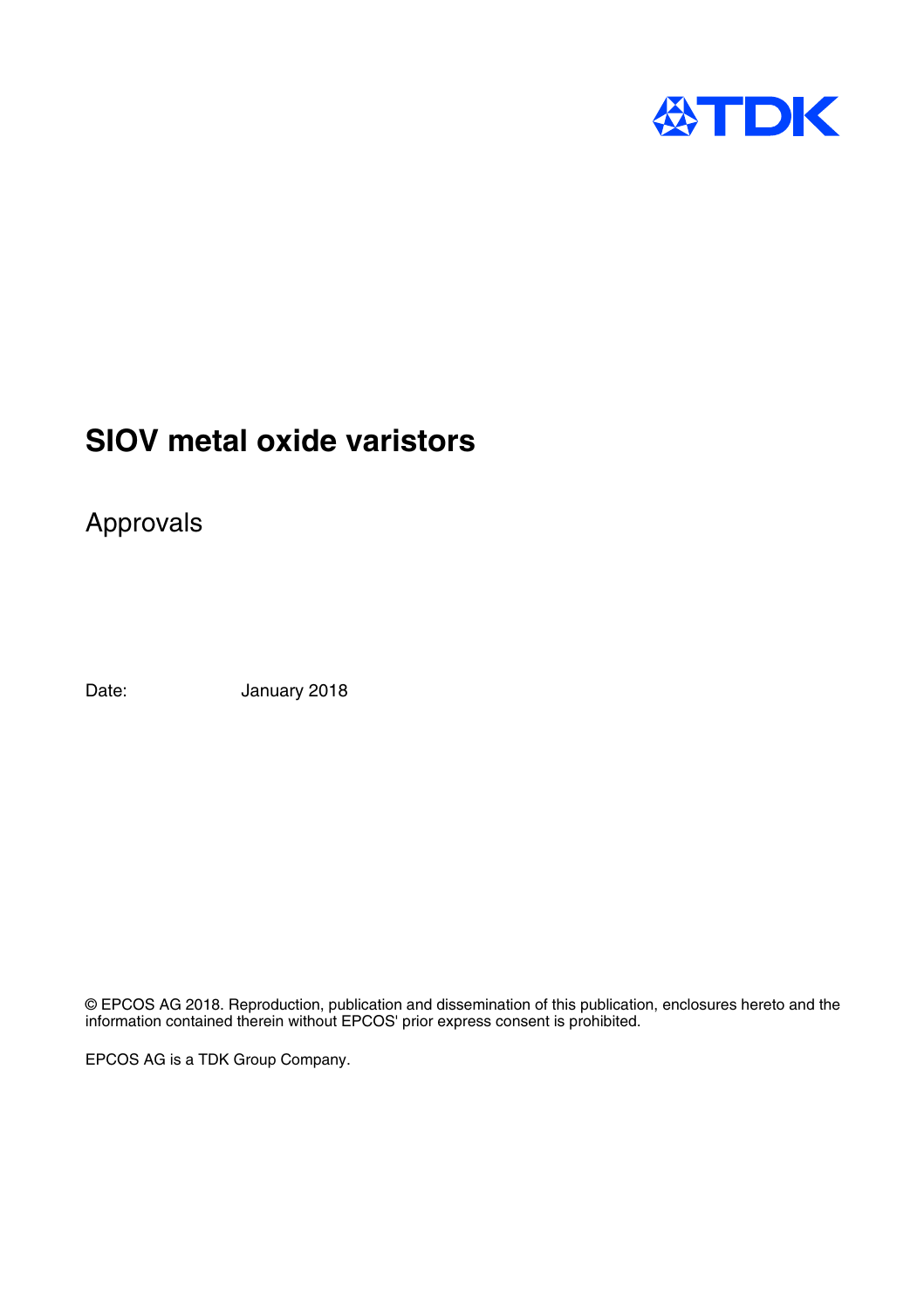

**Approvals**

#### **Approvals**

SIOV varistors have received the following certifications:

#### **Underwriters Laboratories, Inc.**  $\boldsymbol{w}$

UL 1449 Transient voltage surge suppressors: File E321126 Disk types SIOV-S/ SNF and SIOV-Q Block types SIOV-B Strap types SIOV-LS Disk varistors in housing ■ ThermoFuse varistors (ETFV and T series) ■ SMD types (SIOV CU varistors)

**Note:** For UL approvals please search for the EPCOS type designation at the UL website.

### **Canadian Standards Association**

Class 2221 01 Accessories and Parts for Electronic Products Metal oxide varistors, for use as across-the-line transient protectors: Master contract file No. 241 538 Disk types SIOV-S/ SNF and SIOV-Q Block types SIOV-B, voltage classes ≥K130 Strap types SIOV-LS SMD types (SIOV CU varistors)

#### **IECQ-CECC approval of manufacturer in accordance with IECQ QC-001002-3.**

**Qualification approval IECQ 101-QA-14 according to IEC 61051-2-2, AT0003** Strap types LS40/ LS41, voltage classes K75 … K680

**Qualification approval IECQ 101-QA-16 according to IEC 61051-2-2, AT0005** Block types B40, voltage classes K75 … K750

- **Qualification approval IECQ 101-QA-1 according to IEC 61051-2-2, AT0001** Disk types (SIOV-S/ SNF and SIOV-Q)
- **Qualification approval IECQ 101-QA-10 according to IEC 61051-2-2, AT0002** Disk varistors in plastic housing (ETFV/ T series)

# **Qualification approval IECQ 101-QA-15 according to IEC 61051-2-2, AT0004** SMD types (SIOV CU varistors)